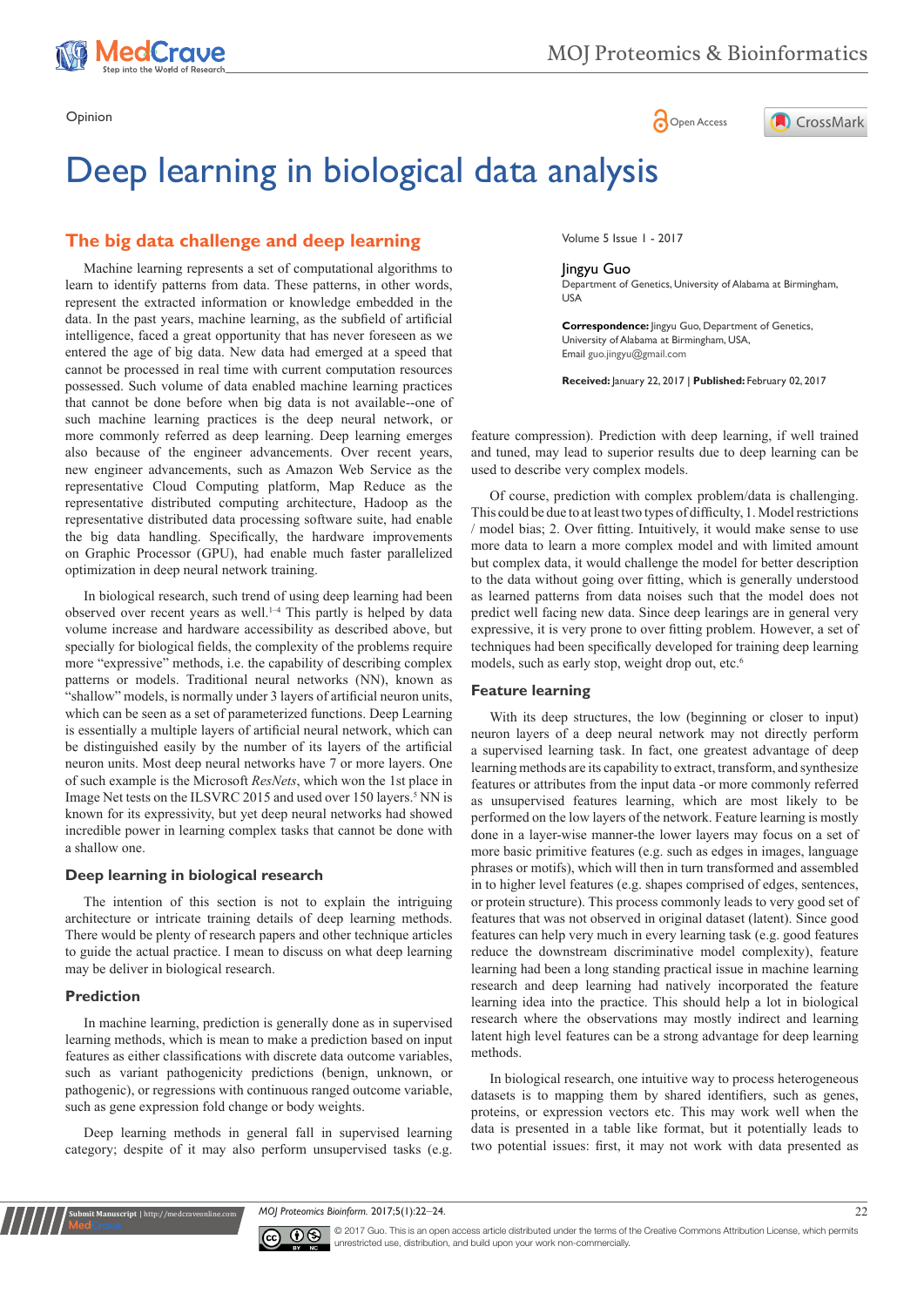other formats such as graph (think about signal regulatory network); second, it simply added more columns as features to the merged data, which requires either more data samples, or some component analysis (PCA) or regularization methods (Lasso) to overcome the potential over fitting issue.

Thus, another advantage that is brought by feature learning is that it may serve as a measure of data merge. This is done by learning a set of new shared features or attributes from the original heterogenous datasets. Mathematically, this can be seen as a way to learn a function to map different features or attributes of datasets into the same vector space, which in turn can be used in downstream analysis such as classification. This type of data merge had been widely used in computer sciences, such as image caption application, in which images and the English descriptions were mapped into the same abstracted vector space.<sup>7</sup> The advantage of doing this is that the similarity can be measured between any visual sample and semantic sample in this vector space, e.g. Euclidean distance or dot product. Then the downstream layers of deep neural network can learn from such similarity information and draw patterns from the transformed datasets.

Importantly, deep neural networks do not represent one type of specific mathematical models such as logistic regression but more as a generic way to learn a model. These networks can be divided into a whole set of types based on their layer connectivity patterns and layer-wise functions, trimmed to suit different tasks. One of the most successful types is called convolution neural network (CNN), such as the ResNets. CNN is mainly used in image related or visual tasks. Other types of deep neural networks included recursive and recurrent neural networks, which may be more suitable in modelling sequential data series. For many other tasks to learn probability distributions, restricted Boltzmann machine (RBN) may help, which also adapts well to both supervised and unsupervised learning tasks. It should come down to the particular learning project to choose the right type. Another important concept and common practice is so called transfer learning, which is to reuse previously trained layers by other projects to serve the feature extraction tasks. It is done so due to the intricate and time-consuming training process of deep neural networks and as long as the basic features are shared between these projects and the one of interest, it makes sense to reuse those establish layers as part of the new neural networks. In practice, many popular deep learning packages had included pertained models for reuse.

#### **Current status of deep learning in biological research**

A few studies had shown the successful application of deep learning on different biological problems.

In 2015, Frey et al.,<sup>2</sup> showed a learned model for RNA splicing variants using splicing level data associated with DNA elements from healthy human tissues along with other data.<sup>1</sup> The article was not addressed as methodology focused but it is clear that the deep learning methods was used to extract sequence signatures for features and predict the outcome as a variant score to predict how likely the variant may indicate a splicing event. The highlight for training the model is that the algorithm was not only feed with sequencing data, but also protein interaction and knockdown data. This showed the flexibility and adaptability of deep learning network.

Also in 2015, Mofrad et al., $3$  showed a feature learning article by deep learning on genomics and proteomics sequence data.<sup>2</sup> This paper does not solely focus on the prediction but more as a pertained feature learning method, which is to extract sequence signatures, higher level motifs and structures and embed these learned features as in a vector space. Thus the model can be reused as pre-trained feature extraction layers in other projects requiring sequence relevant features and the author also suggested so.

More recently, a group of Google / Verily Life Sciences researchers published a study on using convolution neural network (CNN) to perform NGS variant calling, which outperformed previous benchmarking methods using parameterized bayesian statistical methods.<sup>3</sup> As discussed above, CNN is very suitable for image relevant tasks. To make this approach work, the researchers creatively used images to represent alignment results from sequence aligner as the input rather than matched strings which were traditionally used. This further strengthened the point that learning from good features is important in machine learning.

What may be shared between these applications are the strong adaptation of the deep learning methods. As stated by No Free Lunch Theorem,<sup>8</sup> no machine learning method could be the better than others on every single tasks. But "all models are wrong, but some are useful", deep learning methods showed the great flexibility in creating complex models, which are potentially intractable by some other methods.

### **Limitations**

There is some limitation to consider when using deep learning methods in research, such as the explainability of the models. Like many complex methods, There is shortage of thorough understanding to explain why certain models works or not. This will rely deeply on the theory breakthrough on the deep learning as well as problem domain knowledge. Explain ability should be better valued in research than just the prediction performance, since research is to discover knowledge through explainable models. Another potential caveat to point out is that deep neural network normally may require a large amount of data to get it properly trained. It can be easily seen as with its great number of layers, the involved parameters (i.e. weights) increased very rapidly, which can lead to over fitting problem without sufficient data.

Still, rooted with computer sciences, statistics and mathematics, machine learning methods can handle much more data than traditional data analysis and now the deep learning had been the jewel in this fields. With dramatically increased data volume in biological fields as well as further development and research in machine learning, deep learning methods will be unleashed with its great power to dig the knowledge deeply embedded in data-driven research.

#### **Acknowledgements**

None.

## **Conflict of interest**

The author declares no conflict of interest.

#### **References**

- 1. [Libbrecht MW, Noble WS. Machine learning applications in genetics](https://www.ncbi.nlm.nih.gov/pubmed/25948244)  and genomics. *Nat Rev Genet*[. 2015;16\(6\):321–332.](https://www.ncbi.nlm.nih.gov/pubmed/25948244)
- 2. [Xiong HY, Alipanahi B, Lee LJ, et al. The Human Splicing Code](https://www.ncbi.nlm.nih.gov/pubmed/25525159/)  [Reveals New Insights into the Genetic Determinants of Disease.](https://www.ncbi.nlm.nih.gov/pubmed/25525159/) *Science*. [2015;347\(6218\):1254806.](https://www.ncbi.nlm.nih.gov/pubmed/25525159/)